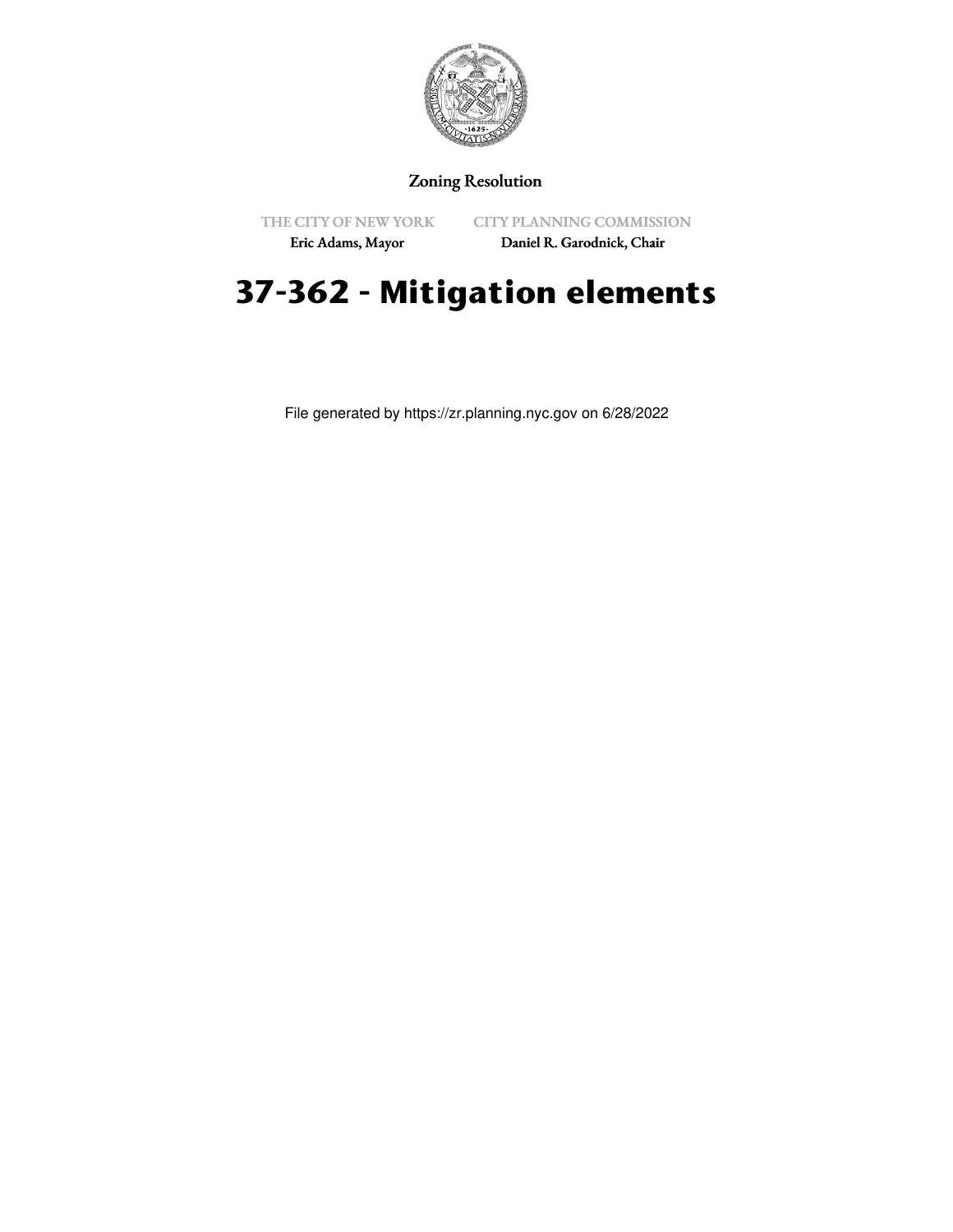### **37-362 - Mitigation elements**

LAST AMENDED 5/12/2021

The following mitigation elements shall be provided on the #zoning lot#, except where such elements are permitted within the #street# under other applicable laws or regulations.

(a) Surface treatment

Where utilized as a visual mitigation element the following shall apply:

(1) Wall treatment

Wall treatment, in the form of permitted #signs#, graphic or sculptural art, decorative screening or latticework, or living plant material shall be provided along the #street wall#. Each linear foot of wall treatment shall constitute one linear foot of the mitigation requirement.

(2) Surface texture

Surface texture that recesses or projects a minimum of one inch from the remaining surface of the #street wall# shall be provided. The height or width of any individual area that recesses or projects shall not be greater than 18 inches. Each linear foot of wall treatment shall constitute one linear foot of the mitigation requirement.

#### (b) Linear treatment

Where utilized as a visual mitigation element the following shall apply:

(1) Planting

Planting, in the form of any combination of perennials, annual flowers, decorative grasses or shrubs, shall be provided in planting beds, raised planting beds or planter boxes in front of the #street wall#. Each foot in width of a planting bed, raised planting bed or planter box, as measured parallel to the #street wall#, shall satisfy one linear foot of the mitigation requirement. Such planting bed, or planter boxes shall extend to a depth of at least three feet, inclusive of any structure containing the planted material. Any individual planted area, including planters spaced not more than one foot apart, shall have a width of at least five feet.

(2) Benches

Fixed benches, with or without backs, shall be provided in front of the #street wall#. Unobstructed access shall be provided between such benches and an adjoining sidewalk or required circulation paths. Each linear foot of bench, as measured parallel to the #street wall#, shall satisfy one linear foot of the mitigation requirement. Any individual bench shall have a width of at least five feet and no more than 20 feet of benches may be used to fulfill such requirement per 50 feet of frontage.

(3) Bicycle racks

Bicycle racks, sufficient to accommodate at least two bicycles, shall be provided in front of the #street wall# as follows. No more than three bicycle racks may be used to fulfill such requirement per 50 feet of frontage.

(i) Where bicycle racks are oriented so that the bicycles are placed parallel to the #street wall#, each bicycle rack so provided shall satisfy five linear feet of the mitigation requirement.